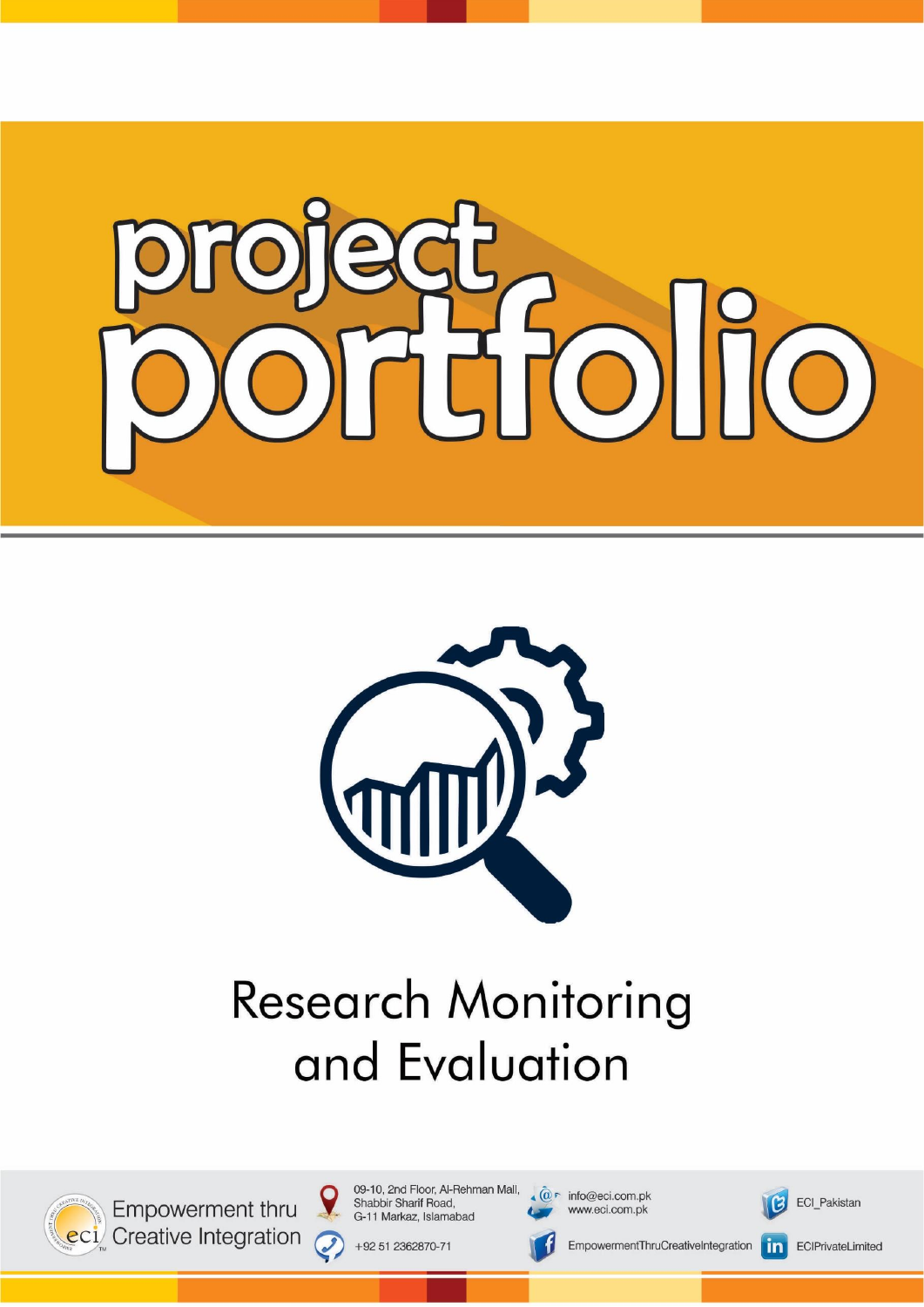

**18 End Evaluation of Alternative Dispute Resolution (ADR) Project**



**2021**

#### ECI was awarded a monthly assignment regarding the end evaluation of a 5 years The Asia Foundation's (TAF's) project Alternative Dispute Resolution (ADR) implemented in the targeted districts i.e., 10 from Punjab (Attock, Bahawalpur, Lahore, Faisalabad, Rawalpindi, Sargodha, Multan, Gujranwala, D.G. Khan, and Sahiwal) and 04 from Sindh (Karachi, Hyderabad, Sukkur, and Khairpur). Followed by desk review, the detailed evaluation process cover using OECD evaluation criteria. The comprehensive methodology devised includes Focused Group Discussion (7 from Punjab and 3 from Sindh), Key Informant Interviews (16 from Punjab and 9 from Sindh), In-depth Interviews (2 from Punjab and 2 from

The assignment results aim to assess the relevance, performance, impact, and management arrangements of the project as well as to gauge the stakeholder's engagement, capacity development process, lessons learned, and way forward for a similar future intervention regarding ADR.

### **17 CEC Project End Line Evaluation**

Sindh), and Online Survey Forms (500 individuals).



ECI concluded an end-of-project evaluation for Fred Hollow Foundation's (FHF) for its Comprehensive Eye Care (CEC) project targeting females involved in agriculture and cottage industry. The purpose of this evaluation was to determine the extent to which the project's intended outcomes were achieved and what factors contributed to it. The intended use of the findings would become the foundation for similar programs in the future regarding eye health care and provide evidence of the effectiveness of the model including what worked and what not in the project's context.

ECI in this context carried out a detailed review of the project documentation followed special design of the evaluation study included: Key informant Interviews, Focused Group Discussions, and surveys, covering the essential elements (Effectiveness, Impact, Relevancy, /Appropriateness, sustainability) for effective data collection.

A total of 451 beneficiaries were interviewed from health departments including both office and field level staff members through 20 Focus Group Discussions (FGDs) and 29 Key Informant Interviews (KIIs) from target districts.

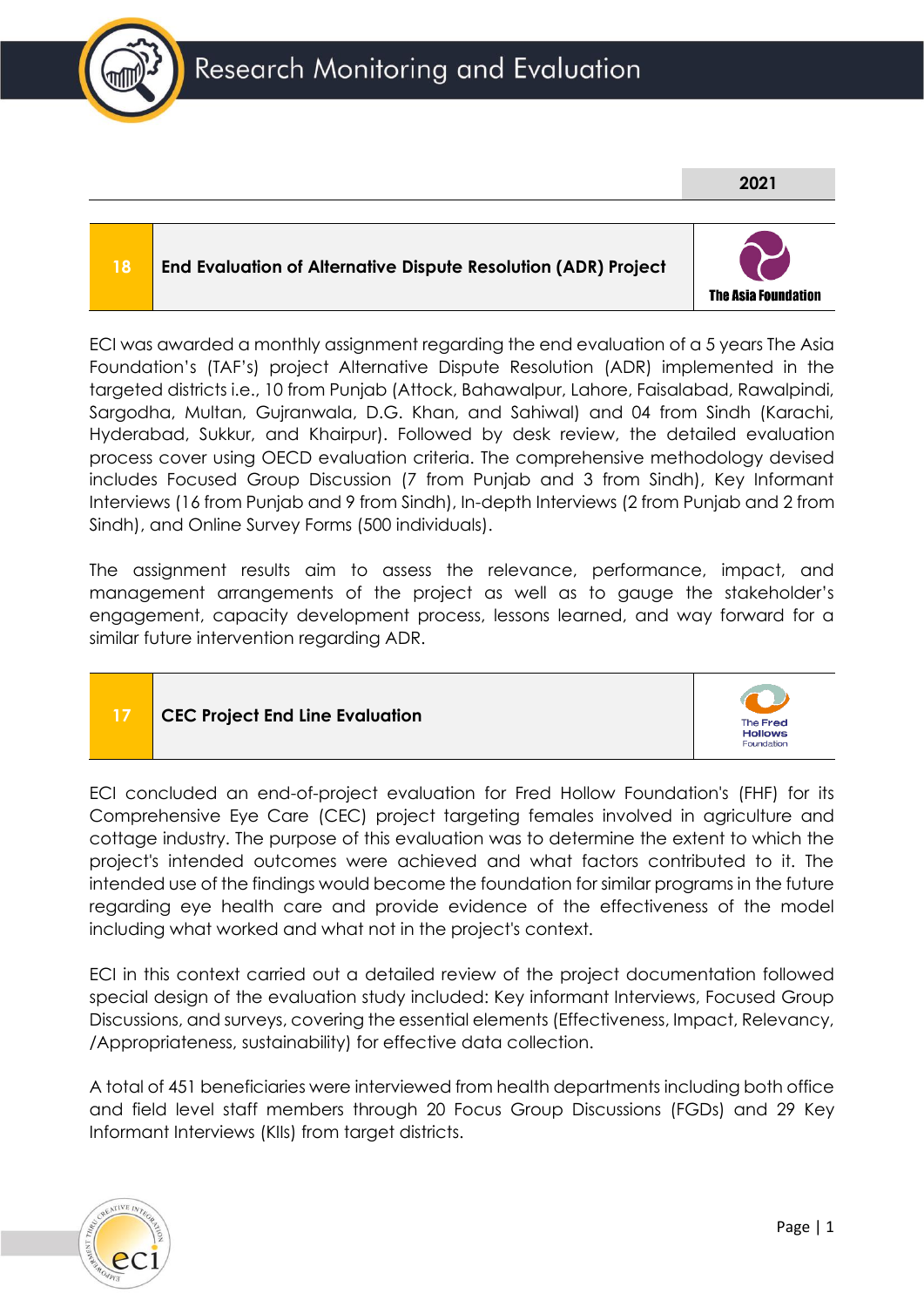## Research Monitoring and Evaluation

#### **<sup>16</sup> Training of Data Collectors – Research and Development Solutions**

To facilitate Research and Development Solutions (RADS), ECI was represented by Rabia Khan as a Training Consultant during which our trainer first received a ToT. Based on the received training, our trainer delivered a pilot training in Peshawar, which was followed by the delivery of online ToT for data collectors in different provinces on Reproductive Health Services and Family Planning Services amid COVID-19.

#### **<sup>15</sup> Baseline Survey for Strengthening Livelihood of Marginalized Communities**

Strengthening Livelihood of Marginalized Communities is a project of TWO which focuses on poor and marginalized communities the project's target areas are 4 districts of Punjab including Sargodha, Lahore, Nankana Sahib and Mandi Bhauddin. TWO hired services of ECI in this regard. ECI conducted a 02-Day Training for the staff of TWO on 09th -10th March 2019 to train them with skills essential to conduct the baseline survey. At the end of training the staff devised their data collection plan and conducted baseline survey in the aforementioned districts. In the baseline survey data was gathered from a total of 120 respondents. The baseline survey report aimed to provide an information base against which the projects progress and effectiveness can be monitored during implementation phase and after the activity is completed.



ECI facilitated Institute of Social and Cultural Studies (University of Punjab) in their end of programme evaluation contracted to them by UNICEF. ECI conducted KII's and FGD's in 2 Districts of Baluchistan (Kech and Zhob) and 4 Districts of Sindh (Nosheroferoze, Shikarpur, Karachi South and Dadu). The assignment included 70 KAP surveys with mothers, 10 surveys with LHWs, 3 FGDs (with LHS, LHW and Vaccinator) and 6 KIIs with health managers and one case study of mother from each district.

#### **13 End of Programme Evaluation for CRCFA Programme of UNICEF**





**2020**





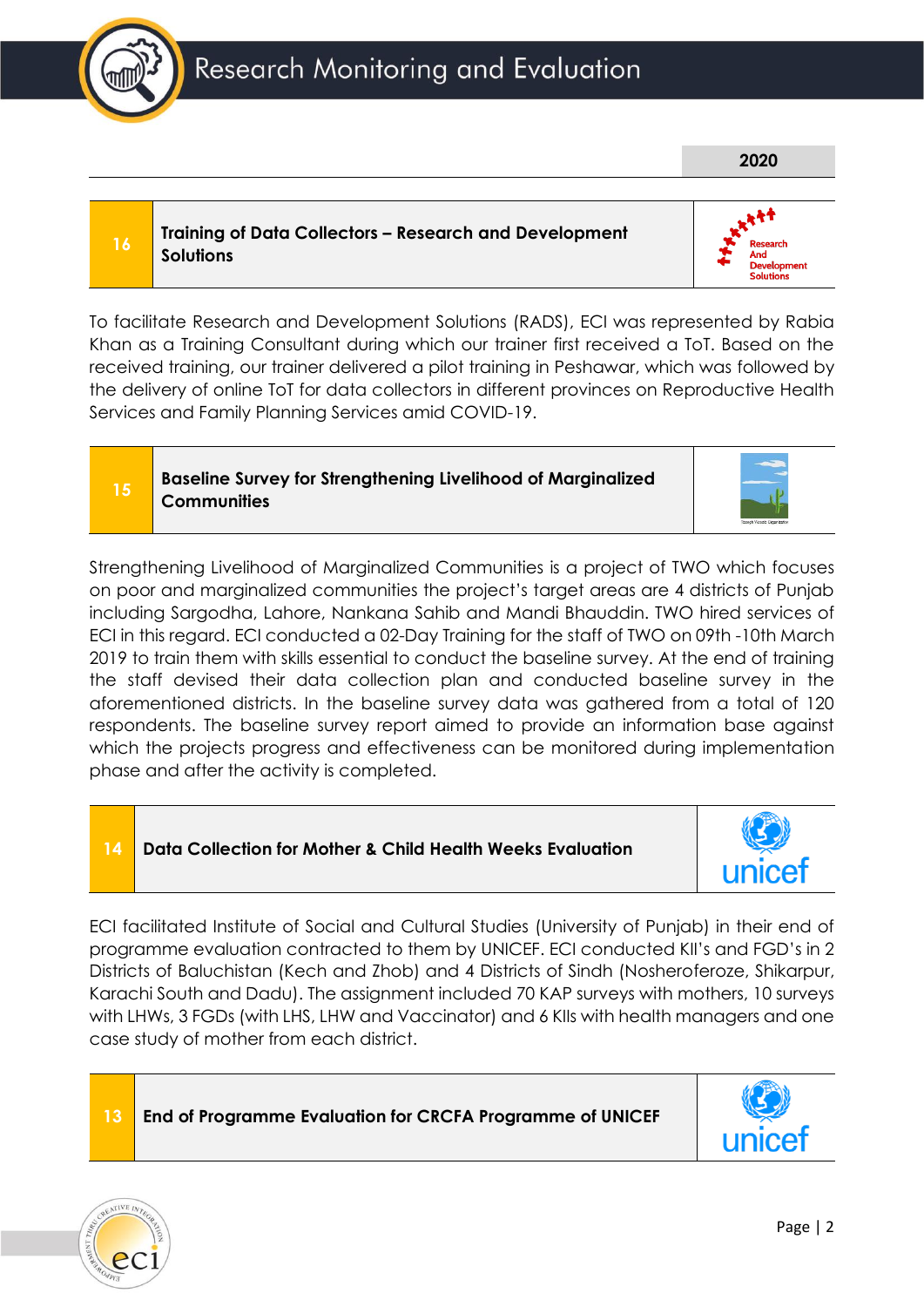

ECI conducted an end of programme evaluation for a 7-year initiative of UNICEF. Under this evaluation, a detailed survey has been conducted in 6 districts of Pakistan (Lasbela, Ghotki, Khairpur, Rajanpur, Rahim yar Khan and Bahawalpur). Over all the survey comprised of 1134 KAP survey questionnaires, 24 FGD's, 63 IDI's, 2 Meeting, 106 Observation checklists and 3 Case Studies. A holistic survey was conducted in Balochistan, Sindh and Punjab in the targeted districts of Lasbela, Ghotki, Khairpur, Rajanpur, Rahimyar Khan and Bahawalpur. The stakeholders involved in the survey included the community, community influential, district and national level government departments, staff of Implementing Partners and UNICEF staff at Country Office & Provincial Offices.

For analysis purposes the data from household survey was entered twice (double entry) to avoid any data collection & entry errors. The qualitative and quantitative data was corroborated to give findings of the evaluation.

**12 Baseline Survey for Trocaire**

The survey comprised of KAP survey and Organizational Capacity Assessment (OCA) of Trocaire Partner Organizations. A total of 351 respondents (179 males, 172 females) from villages of Dadu, MirpurKhas, Sanghar and Umerkot responded for KAP survey while 6 Partner Organizations of Trocaire were assessed.

**Mapping and Scoping Study of Small and Medium Enterprises for TiE Islamabad**



A baseline survey of Small & Medium Enterprises (SMEs) was conducted in Layyah and Jamshoro. The SME sector in Pakistan is marred by issues hindering its growth which include (i) access to finance; (ii) access to inputs; (iii) access to markets for the products. For this purpose, this survey was conducted for mapping the SMEs, MNCs, MFIs and BDSPs in Jamshoro and Layyah along with identification of high potential value chains in the district. The results indicated that there was an absence of government's commitment to the development of SME sector in both the districts. There was a lack of information available at the field level pointing towards unregulated operations of the sector. Through concerted efforts and local linkages, data for 66 SMEs in Layyah and 59 in Jamshoro was collected, and they were analyzed in terms of youth-led leadership, female employees, annual turnover for a minimum specified amount and geographical scope. It was found that a lot of support in terms of capacity building and mentoring is required for these organizations to operate at full potential. The scoping study concluded that it was important to implement an integrated project which works with all the actors in the Value Chain in the two districts so that capacity of all the actors is built to create a sustainable ecosystem.

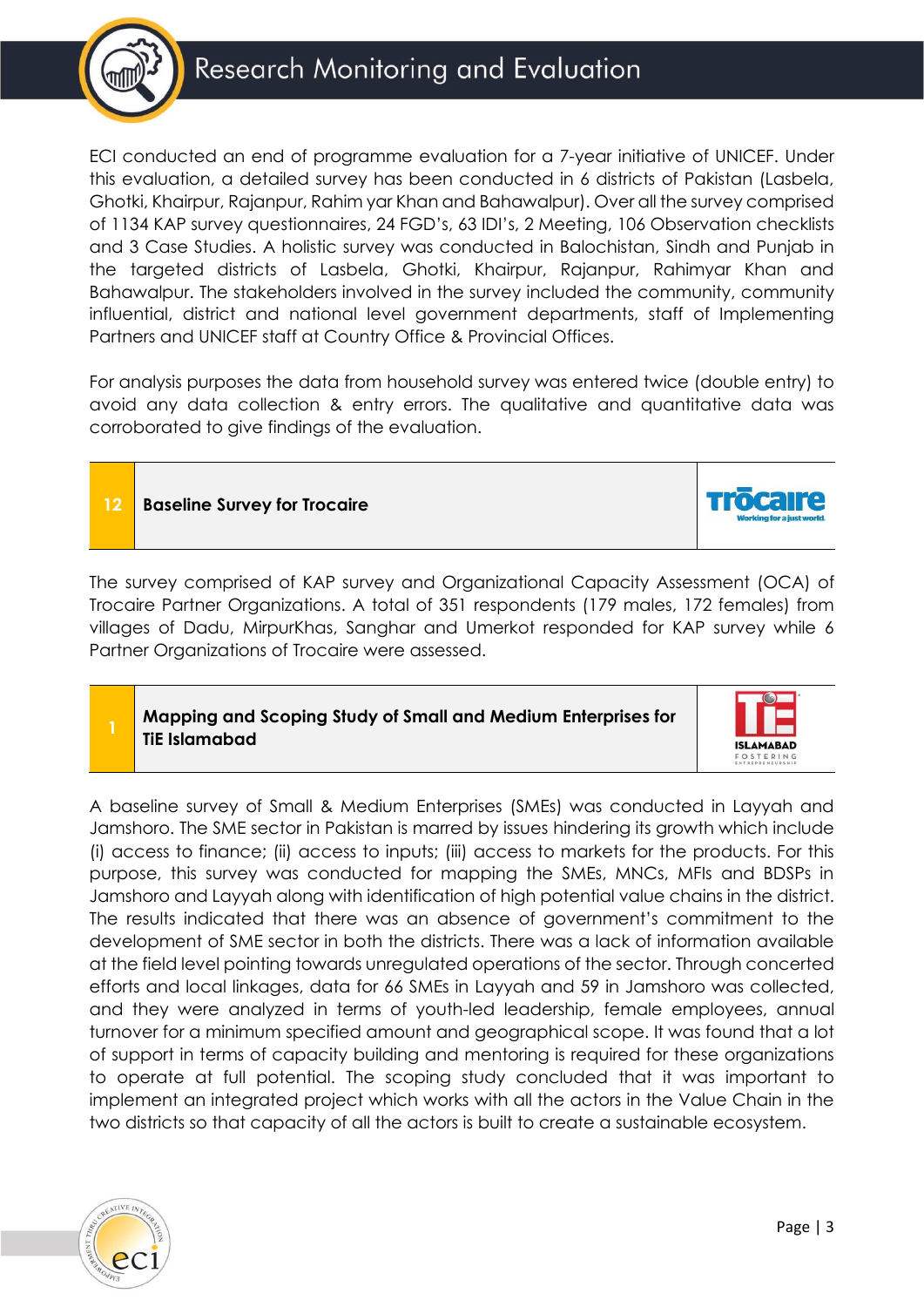Research Monitoring and Evaluation

**<sup>10</sup> Online Survey under Pakistan Youth Advocacy Project for Plan International, Pakistan**



**Centre Assessment & Value Chain Research of Key sub-sectors for Afghan Aid**

A value chain analysis was conducted across three sub-sectors: horticulture, agronomy, and non-farm enterprises and a framework was developed for giving stakeholders a deeper understanding of the market actors and important linkages under the livelihood development program.

#### **8 Survey for Identification of Employable Skills for HDF**

A market assessment was conducted in Multan and Muzaffargarh for identifying the skill gaps in the local markets and how to effectively bridge that, while at the same time improve the economic conditions of young girls and women. This study was conducted with the support of **HDF for the project titled 'Women Leaders of Tomorrow' which is being funded by Oxfam.** It encompassed 8 FGDs with young females aged between 11-25 years and meetings held with different market stakeholders: industries, SMEs, TVET Institutes, Labor Department and Chamber of Commerce. Demand and supply side assessment was conducted, along with income profiling and keeping in view the socio-economic factors, 13 technical skills were identified for Muzaffargarh and 10 for Multan.

**Research on State of Cooperation between TVET Institutions and Potential Employers in KP & FATA for GIZ**

nternationale<br>mmenarheif (GIZ) GmhH

The research was carried out for GIZ where Public TVET institutions, Private TVET institutions and Enterprises that employed TVET graduates were consulted. A total of 105 in depth







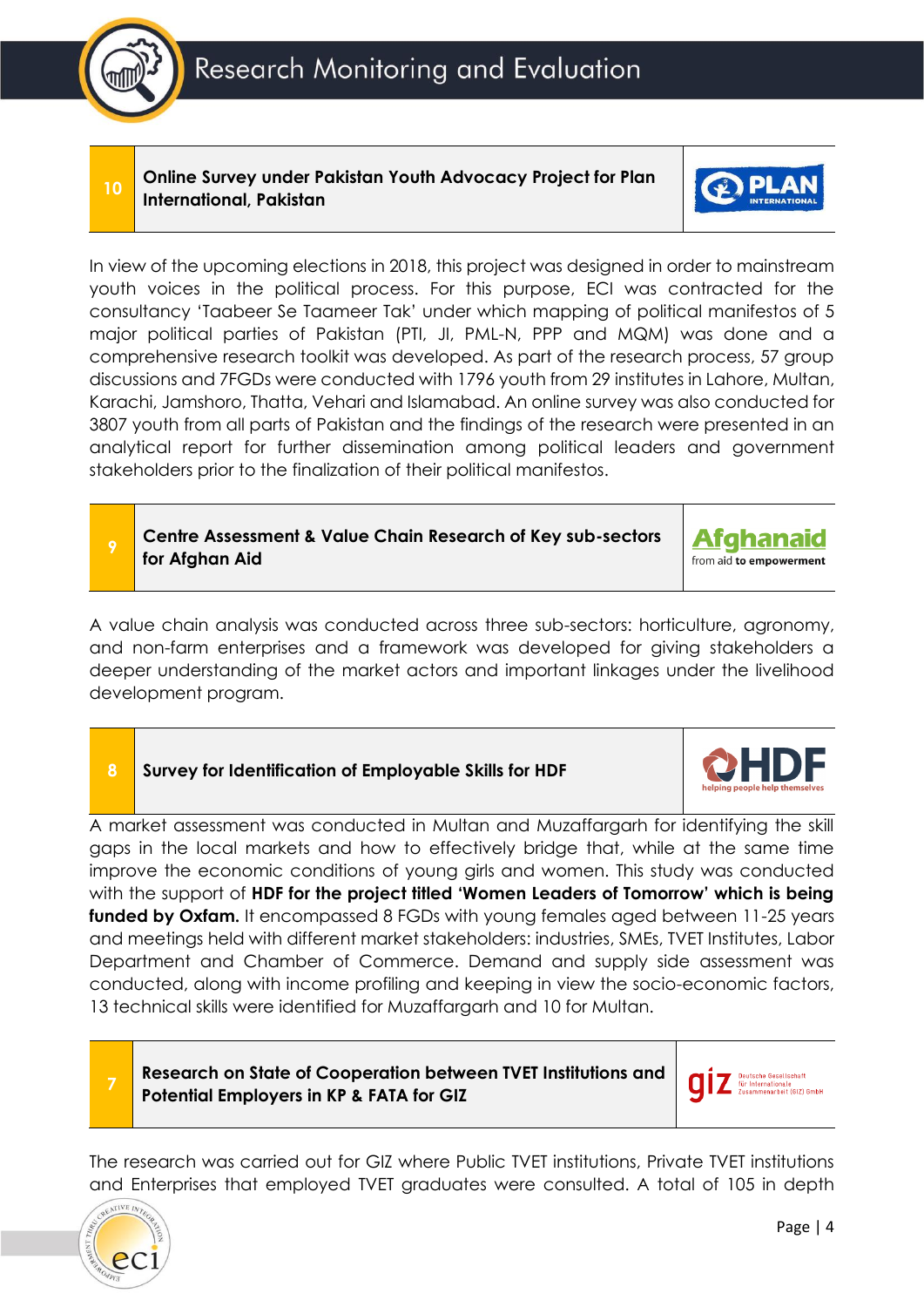

interviews and 130 Stakeholder Surveys were conducted in 4 districts of KPK and 1 agency of FATA.

#### **6 Research for Craft Market Assessment for RDF**



**5 Research for Determining Market Demand for Skilled Youth for RDF**

The purpose of the study was to identify market demand and available opportunities for skilled, semi-skilled and unskilled youth in order to ensure and enhance their employability. A qualitative study that engaged 193 locals (both males and females) and various stakeholders (Governments Departments, Technical Training Institutes and NGOs) led to the identification of 19 skills across 8 broad industrial sectors keeping in mind the wage trends, youth preferences and available skills in order to facilitate RDF in designing and implementing market-driven skill development trainings for the youth.

#### **Value Chain Research of Home Textiles Sub-sector in Pakistan for UNIDO**

A value chain analysis for various sectors including gem stones, jewelry and marble mosaic. The focus of the research was to improve quality of the craft products produced by women and improve linkages with supply chain partners and access for women artisans to competitive markets.



World Vision contracted ECI to conduct a market survey and center assessment and to formulate a Market Strategy Plan for ten villages selected by World Vision. This research was